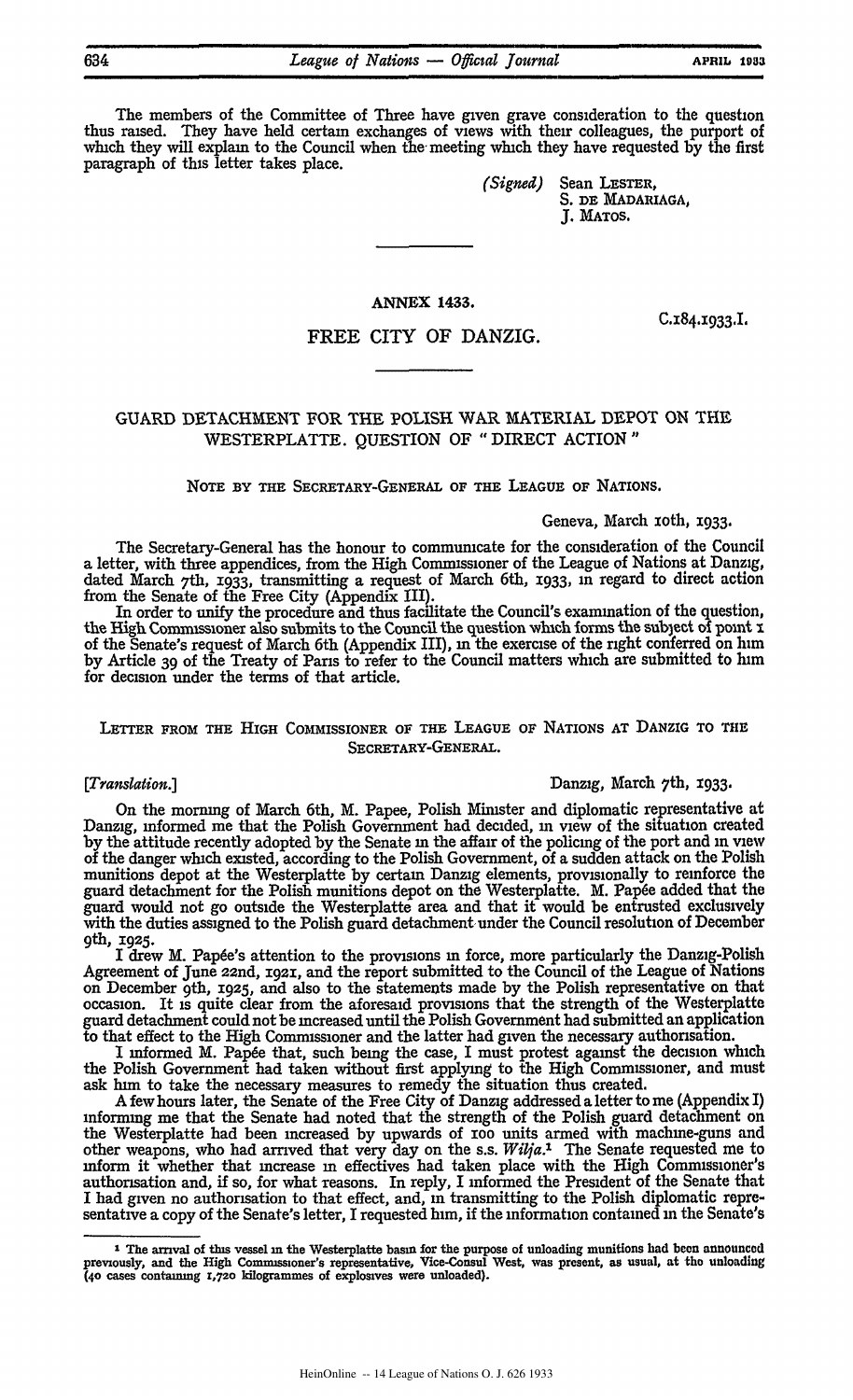letter was correct, to take the necessary measures **in** order that the effectives in question might be withdrawn from the Westerplatte without delay, since the increase **in** effectives had taken place without the Polish Government first having submitted an application to that effect to the High Commissioner and without the latter having given the necessary authonsation (Appendix **II).**

During the evening, the Senate requested me to decide, under the terms of Article **39** of the Pans Treaty that the Polish Government was bound to re-establish without delay the legal status based on the Treaties and to reduce the Westerplatte guard to the effectives fixed. The Senate requested me further to take the necessary measures in order that it might be established that the increase **in** effectives on the Westerplatte without the High Commissioner's authorisation constitutes "direct action" (Appendix III).

When transmitting this request to M. Papée, I expressed the hope that the reply which I was expecting from him to my letter of the previous day would make the Senate's request without object.

Not having obtained from the Polish Government an assurance that the effectives **in** question would be withdrawn without delay, and **in** view of the gravity of the present affair, I am obliged, referring to the Council decision of March i3th, **1925, in** which the Council reserved the right in principle itself to take a decision **in** cases relating to "direct action **",** to ask you to be good enough to take the necessary measures in order that the question of "direct action" raised **in** the Senate's request of March 6th, **1933,** may be placed on the agenda of a meeting of the Council at the earliest possible date.

In order to unify the procedure and thus facilitate the Council's examination of the question, I venture to submit to the Council also the question which forms the subject of point **I** of the Senate's request of March 6th, **in** the exercise of the right conferred on me **by** Article 39 of the Treaty of Paris to refer to the Council matters which are submitted to me for decision under the terms of that article.

*(Signed)* Helmer **ROSTING,**

*High Commssioner*

### Appendix I.

## LETTER FROM THE PRESIDENT **OF** THE **SENATE OF** THE FREE CiTy OF **DANZIG** TO THE **HIGH COMMISSIONER.**

According to statements **in** the Press, one hundred Polish police were yesterday despatched from.Warsaw to Danzig for the alleged purpose of reinforcing the Westerplatte guard detachment. We have ascertained that a considerable reinforcement of the Westerplatte guard detachment -according to our information, considerably more than one hundred men, with machme-guns **and** other arms-did in fact arrve **by** the troop transport ship *Wilfa,* which was reported as bringing military supplies for the Westerplatte. As, under the existing treaty regulations, no reinforcement of the Westerplatte guard detachment may be effected without the **High** Commissioner's assent, we beg to enquire whether Your Excellency's assent has been given and, **if** so, on what grounds.

*(Signed)* Dr. ZIEHM.

### Appendix **II.**

## LETTER **FROM THE** HIGH COMMISSIONER TO **THE** COMMISSIONER-GENERAL **OF THE** PoLIsH **REPUBLIC AT DANZIG.**

## *[Translation.)* Danzig, March 6th, **I933.**

I have the honour to forward you herewith copy of a letter, dated March 6th, **X933,** which I have just received from the President of the Senate. I have informed the President of the Senate in reply that the High Commissioner had not given any authonsation for an increase of the effectives of the Polish guard detachment on the Westerplatte. If the particulars contained **in** the attached letter of the Senate are accurate, I am obliged to request you to take the necessary steps for the withdrawal of the effectives **in** question from the Westerplatte without delay, in view of the fact that this increase **in** effectives has been carried out without any previous request **by** the Polish Government in the matter to the High Commissioner and without the Issue of the requisite authority **by** the latter.

*(Signed)* Helmer ROSTING,

*High Commiss-toner*

*[Translation* from *the German.)* Danzig, March 6th, 1933.